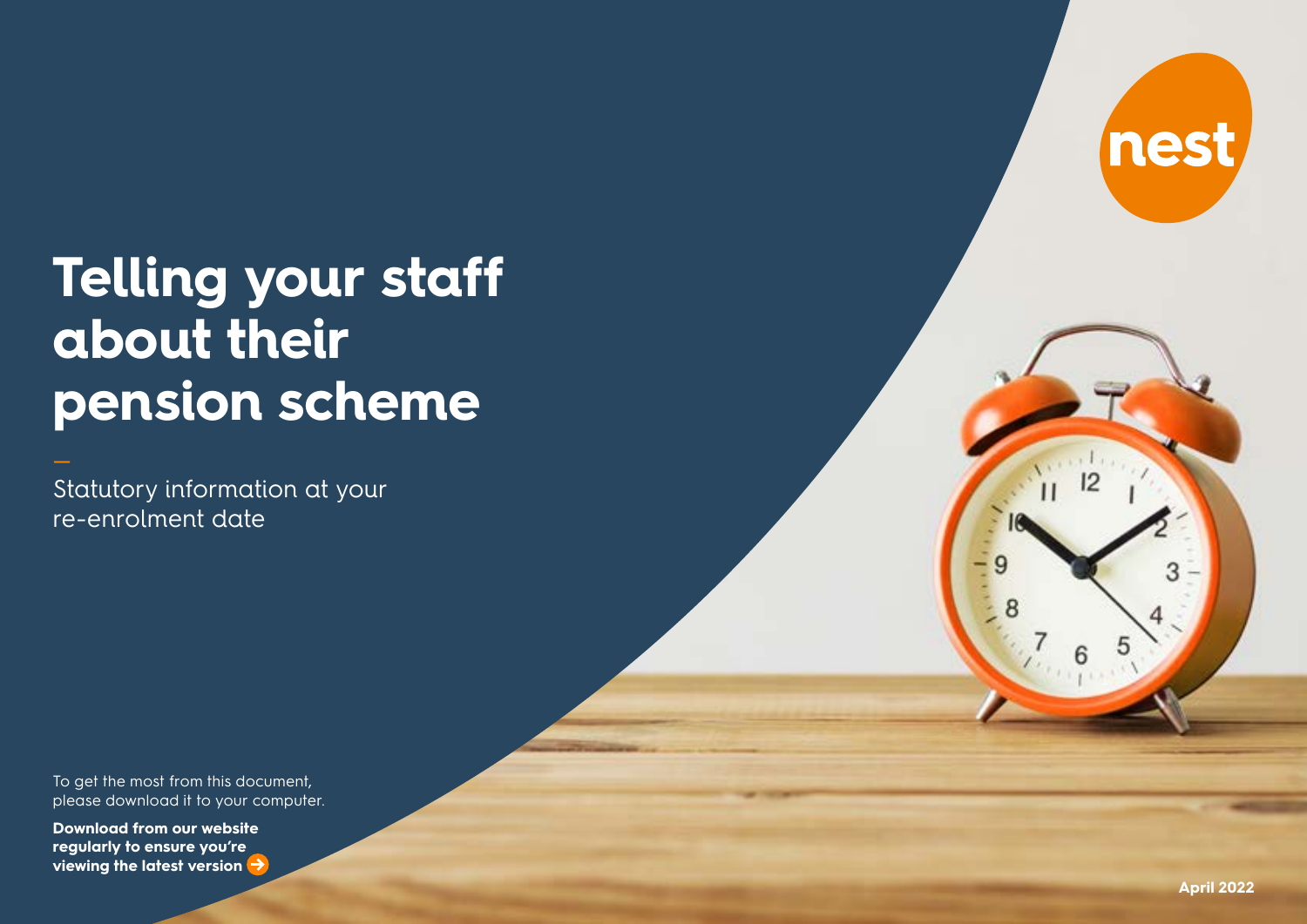What information do you need to send?

Re-declare your compliance

## **Telling your staff about re-enrolment**

Every three years, the government wants you to put any staff who've opted out, stopped contributions or reduced them to less than the minimum levels required by law back into your pension scheme. This is known as re-enrolment. This document tells you what you need to do, and when.

#### **Your 5-step re-enrolment process**



Choose your re-enrolment date



Work out who needs to be re-enrolled



Write to the employees who need to be put back in your scheme



Re-enrol your employees

Re-declare your compliance with TPR

#### **Getting it right**

The Pensions Regulator (TPR) holds you responsible for sending the right re-enrolment information to your workers at the right time.

**[Find out more](https://www.thepensionsregulator.gov.uk/en/employers/re-enrolment)**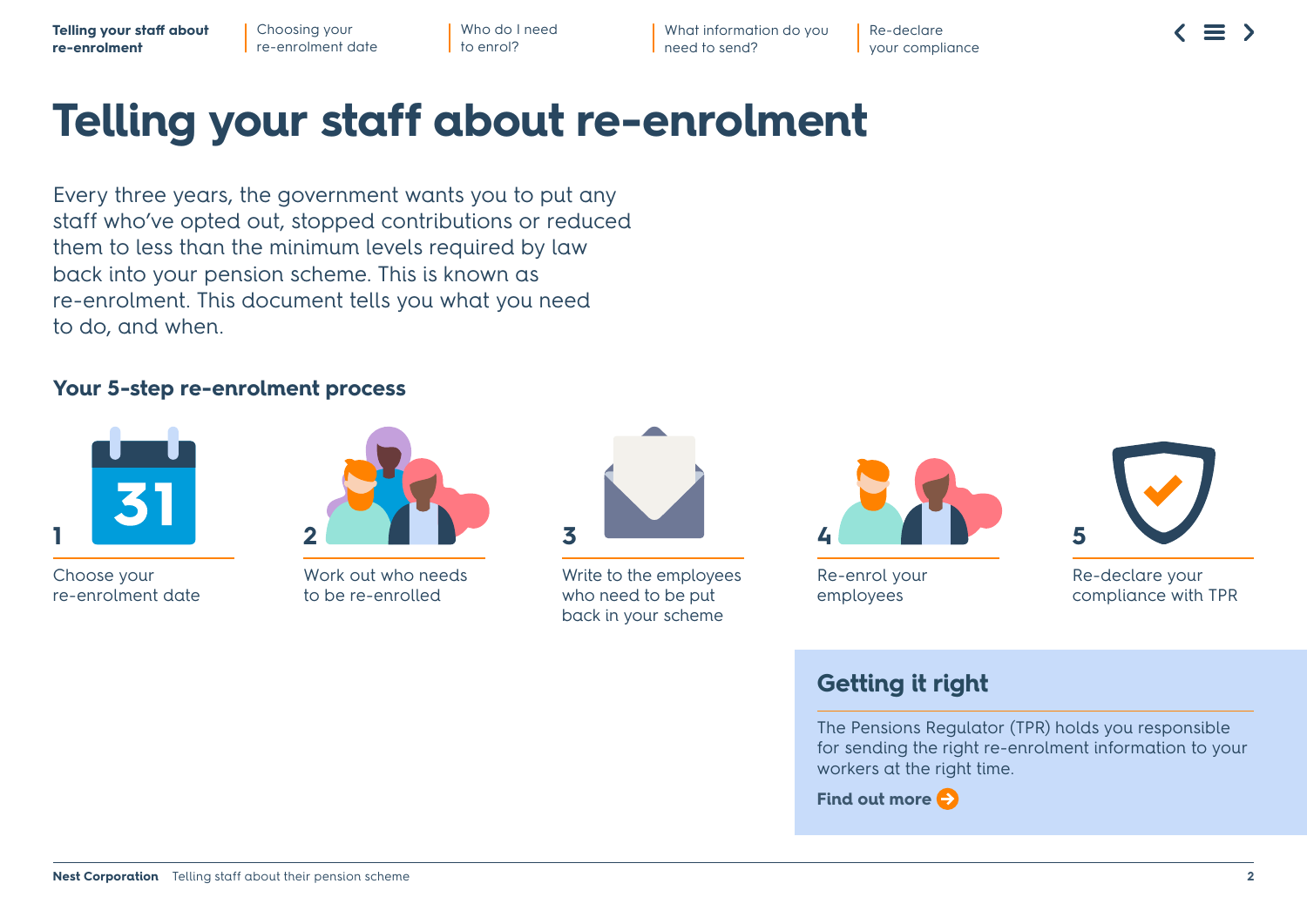Telling your staff about re-enrolment

**Choosing your re-enrolment date** Who do I need to enrol?

**Re-enrolment window**

What information do you need to send?

Re-declare your compliance  $\equiv$ 

### **Choosing your re-enrolment date**

If this is the first time you're re-enrolling staff, you'll need to pick a date within a six-month window of the third anniversary of your pension duties start date.

So if your staging date was on 1 May 2020, you could choose a date within the re-enrolment window shown opposite.

Your subsequent re-enrolments need to be within a six-month window of your last re-enrolment anniversary.



#### **Aligning with payroll**

Your chosen re-enrolment date becomes the Nest start date for all your re-enrolled workers. As you can't use postponement, it's worth picking a date that lines up with your payroll periods.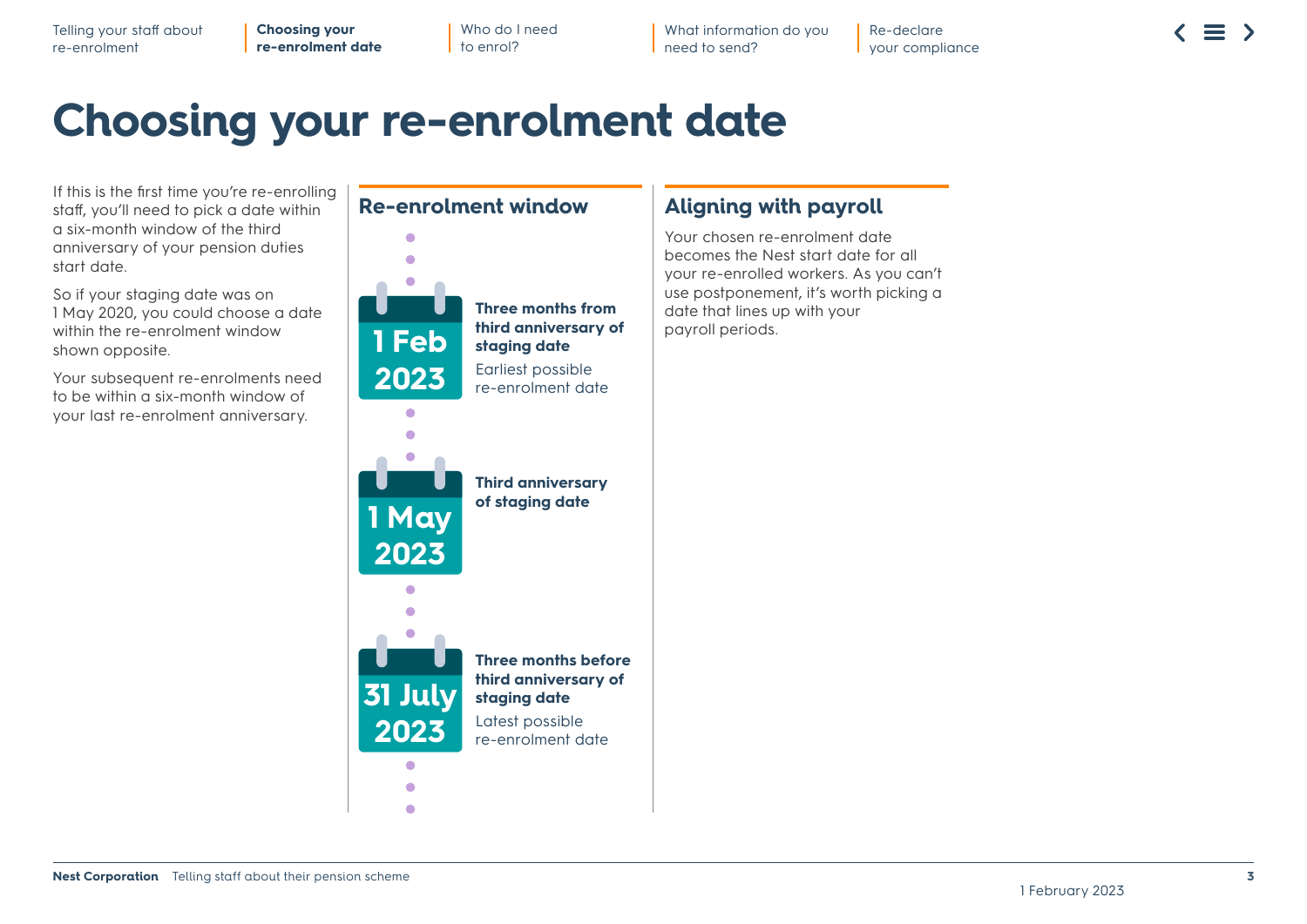What information do you need to send?

### **Who do I need to enrol?**

You'll need to re-enrol all eligible staff who ordinarily work in the UK. Most payroll software should work this out for you, but you can use this guide to understand who's eligible if this option isn't available.

If you're doing it yourself, having up-to-date, accurate records of who's opted out and when is vital.

You'll need to assess your workforce to identify anyone who:

- has opted out, stopped contributions or is contributing less than the minimum levels required
- is aged over 22 years old and under State Pension age
- earns more than the earnings trigger for auto enrolment in the pay period they're assessed in

#### **Who don't you need to enrol?**

You need to re-enrol all staff who meet the criteria above, but can exclude workers who:

- have opted out in the last 12 months
- aren't classed as an eligible jobholder
- have handed in their notice to leave within 3 months
- have registered with HMRC to protect their pension allowance

#### **Can my staff opt out of the scheme?**

Of course, as long as they're still in their opt-out period. This starts three working days after you've enrolled them into Nest and ends one calendar month later.

You'll need to give back any contributions these members have made during the opt-out period. We'll refund all the money in the worker's Nest account to you.

If someone chooses to opt out, you'll need to tell them to use Nest's opt-out process, available online, over the phone or through a paper form available from Nest.



### **Did you know?**

You can hover over the  $\bigoplus$  for further information

#### **Does your worker earn more than:**

£192 per week £384 per fortnight £768 every four weeks £833 per month £2,499 per quarter £4,998 bi-annually £10,000 per year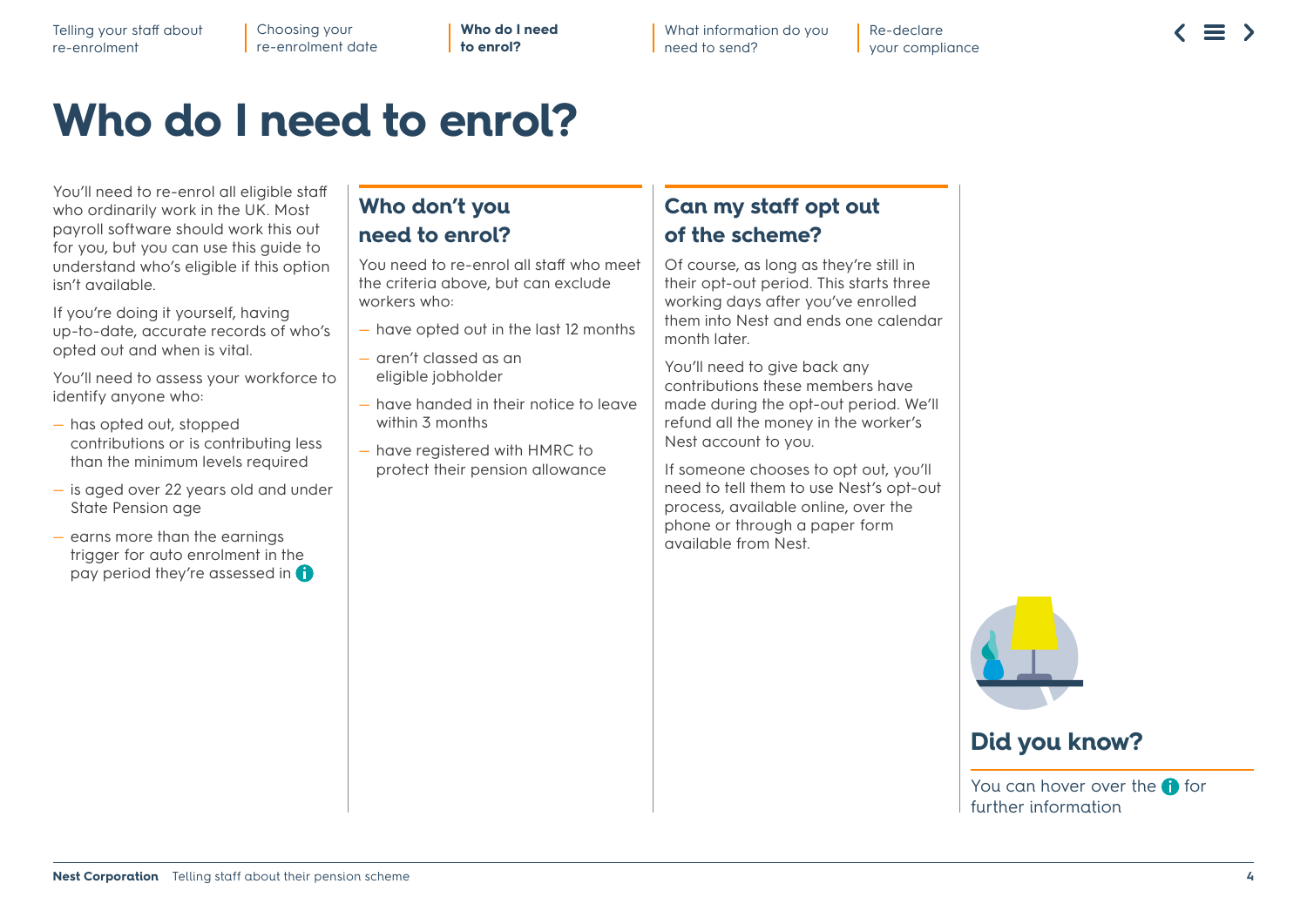**What information do you need to send?**

Re-declare your compliance

### **What information do you need to send?**

You need to tell your staff:

- that they're being re-enrolled
- relevant details about the scheme
- that they have the right to opt out

You don't have to put this information in a formal document, but it must be posted or emailed to all eligible workers' personal addresses and sent within six weeks of your re-enrolment date. It's referred to by The Pensions Regulator (TPR) as a 'notice'.

We ask that you send all required statutory information to each jobholder before you re-enrol them.

To help you with this, we've created a template with variable, relevant content. All you need to do is tailor it with each worker's details and send it within six weeks of your re-enrolment date.

Download r[e-enro](https://www.nestpensions.org.uk/schemeweb/dam/nestlibrary/re-enrolment-notice.docx)lment notice

Re-enrolment might come as a surprise and a possible source of frustration to anyone's who's previously opted out. We've created some **[useful content](https://www.nestpensions.org.uk/schemeweb/nest/employers/talking-to-your-workers.html)** for you to share ahead of re-enrolment, so your staff know what to expect.

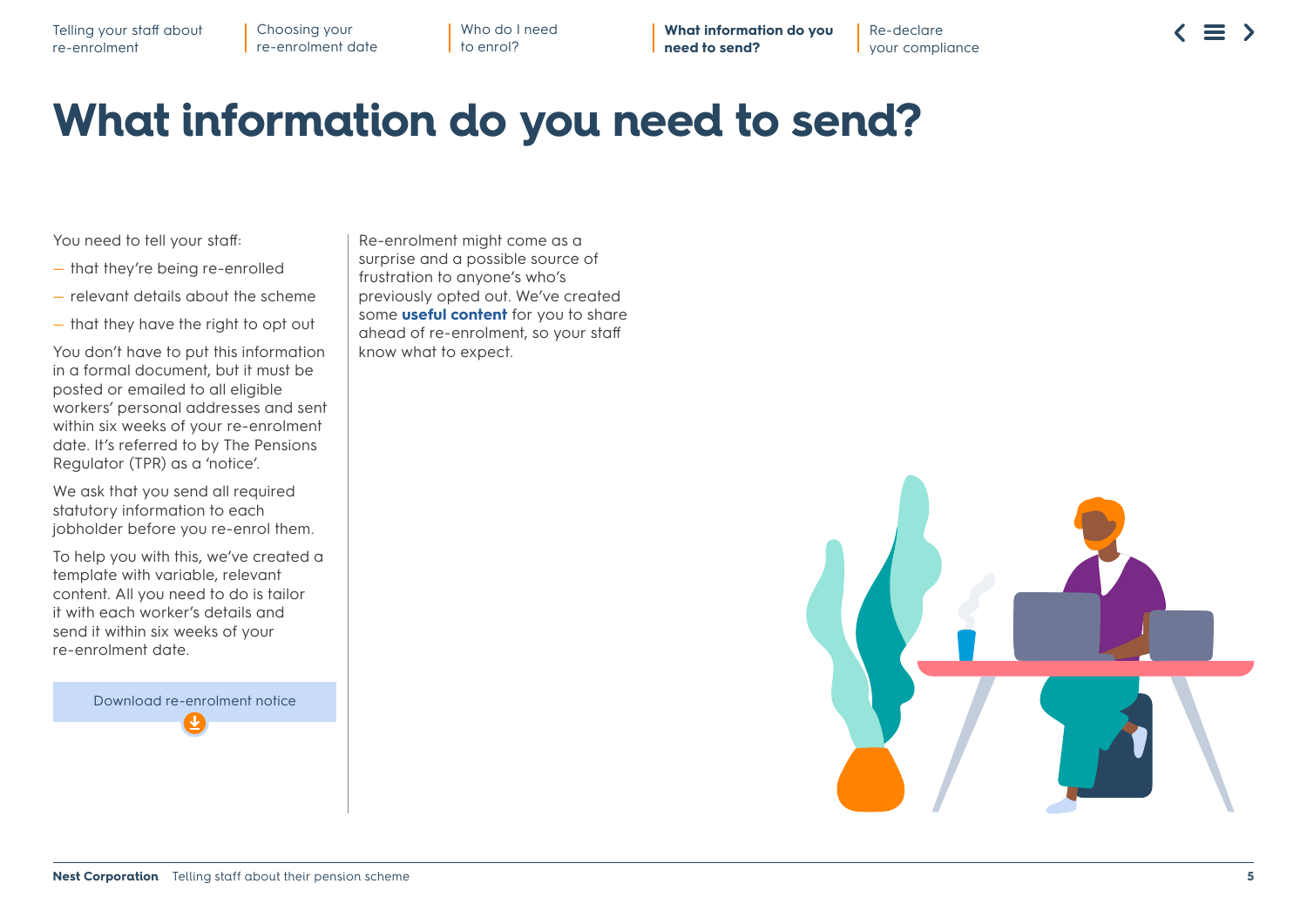What information do you need to send?

**Re-declare your compliance**

### **Re-declare your compliance**

Once you've completed all your re-enrolment duties, you need to **[re-declare your compliance with TPR](https://www.autoenrol.tpr.gov.uk/)** within five months of the third anniversary of your staging date or previous re-enrolment date.

For example, your three-year anniversary is 1 June 2022. No matter what re-enrolment date you pick, you need to re-declare your compliance by 1 November 2022.

If you don't complete it in time, you may be fined.